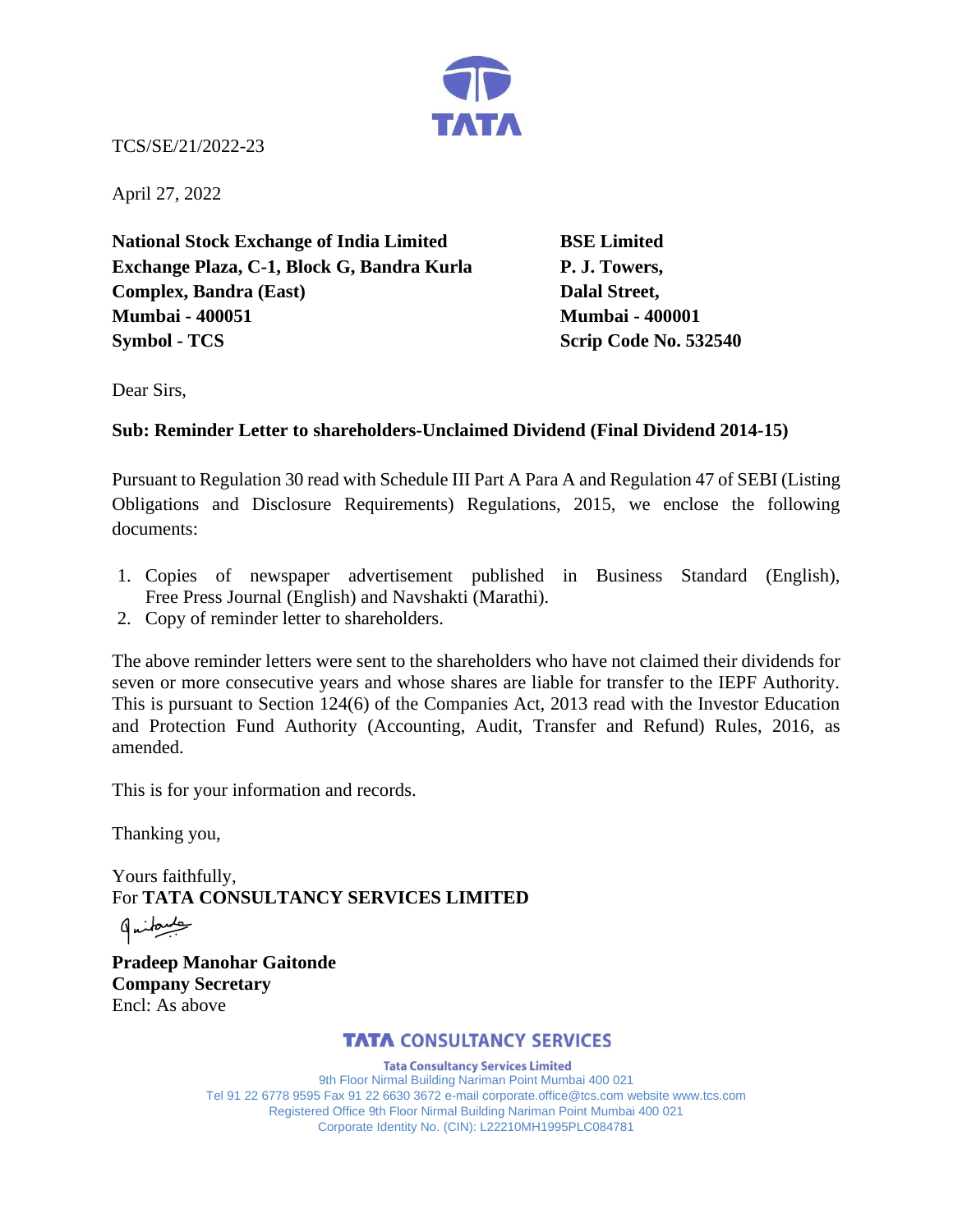

9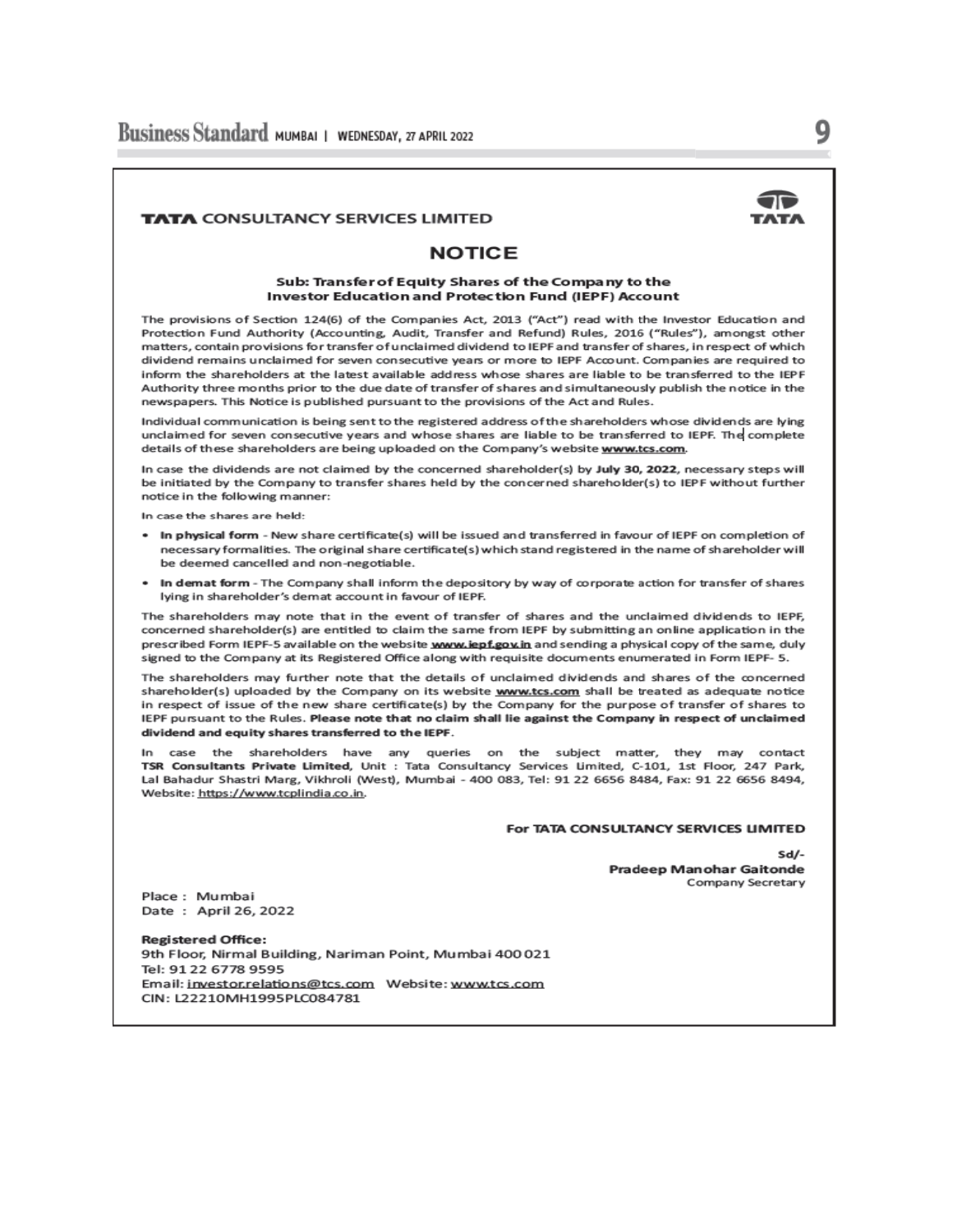|               | THE FREE PRESS JOURNAL www.freepressjournal.in MUMBAI   WEDNESDAY   APRIL 27, 2022                                                                                                                                                                                                                                                                                                                                                                                                                                                                                                                                                                                                                                                                                                  |  |  |  |
|---------------|-------------------------------------------------------------------------------------------------------------------------------------------------------------------------------------------------------------------------------------------------------------------------------------------------------------------------------------------------------------------------------------------------------------------------------------------------------------------------------------------------------------------------------------------------------------------------------------------------------------------------------------------------------------------------------------------------------------------------------------------------------------------------------------|--|--|--|
|               |                                                                                                                                                                                                                                                                                                                                                                                                                                                                                                                                                                                                                                                                                                                                                                                     |  |  |  |
|               | <b>TATA CONSULTANCY SERVICES LIMITED</b>                                                                                                                                                                                                                                                                                                                                                                                                                                                                                                                                                                                                                                                                                                                                            |  |  |  |
| <b>NOTICE</b> |                                                                                                                                                                                                                                                                                                                                                                                                                                                                                                                                                                                                                                                                                                                                                                                     |  |  |  |
|               | Sub:Transfer of Equity Shares of the Company to the<br><b>Investor Education and Protection Fund (IEPF) Account</b>                                                                                                                                                                                                                                                                                                                                                                                                                                                                                                                                                                                                                                                                 |  |  |  |
|               | The provisions of Section 124(6) of the Companies Act, 2013 ("Act") read with the Investor Education and<br>Protection Fund Authority (Accounting, Audit, Transfer and Refund) Rules, 2016 ("Rules"), amongst other<br>matters, contain provisions for transfer of unclaimed dividend to IEPF and transfer of shares, in respect of which<br>dividend remains unclaimed for seven consecutive years or more to IEPF Account. Companies are required to<br>inform the shareholders at the latest available address whose shares are liable to be transferred to the IEPF<br>Authority three months prior to the due date of transfer of shares and simultaneously publish the notice in the<br>newspapers. This Notice is published pursuant to the provisions of the Act and Rules. |  |  |  |
|               | Individual communication is being sent to the registered address of the shareholders whose dividends are lying<br>unclaimed for seven consecutive years and whose shares are liable to be transferred to IEPF. The complete<br>details of these shareholders are being uploaded on the Company's website www.tcs.com.                                                                                                                                                                                                                                                                                                                                                                                                                                                               |  |  |  |
|               | In case the dividends are not claimed by the concerned shareholder(s) by July 30, 2022, necessary steps will<br>be initiated by the Company to transfer shares held by the concerned shareholder(s) to IEPF without further<br>notice in the following manner:                                                                                                                                                                                                                                                                                                                                                                                                                                                                                                                      |  |  |  |
|               | In case the shares are held:                                                                                                                                                                                                                                                                                                                                                                                                                                                                                                                                                                                                                                                                                                                                                        |  |  |  |
|               | In physical form - New share certificate(s) will be issued and transferred in favour of IEPF on completion of<br>٠<br>necessary formalities. The original share certificate(s) which stand registered in the name of shareholder will<br>be deemed cancelled and non-negotiable.                                                                                                                                                                                                                                                                                                                                                                                                                                                                                                    |  |  |  |
|               | In demat form - The Company shall inform the depository by way of corporate action for transfer of shares<br>٠<br>lying in shareholder's demat account in favour of IEPF.                                                                                                                                                                                                                                                                                                                                                                                                                                                                                                                                                                                                           |  |  |  |
|               | The shareholders may note that in the event of transfer of shares and the unclaimed dividends to IEPF,<br>concerned shareholder(s) are entitled to claim the same from IEPF by submitting an online application in the<br>prescribed Form IEPF-5 available on the website <b>www.iepf.govin</b> and sending a physical copy of the same, duly<br>signed to the Company at its Registered Office along with requisite documents enumerated in Form IEPF- 5.                                                                                                                                                                                                                                                                                                                          |  |  |  |
|               | The shareholders may further note that the details of unclaimed dividends and shares of the concerned<br>shareholder(s) uploaded by the Company on its website www.tcs.com shall be treated as adequate notice<br>in respect of issue of the new share certificate(s) by the Company for the purpose of transfer of shares to<br>IEPF pursuant to the Rules. Please note that no claim shall lie against the Company in respect of unclaimed<br>dividend and equity shares transferred to the IEPF.                                                                                                                                                                                                                                                                                 |  |  |  |
|               | In case the shareholders have any queries on the subject matter, they may contact<br>TSR Consultants Private Limited, Unit : Tata Consultancy Services Limited, C-101, 1st Floor, 247 Park,<br>Lal Bahadur Shastri Marg, Vikhroli (West), Mumbai - 400 083, Tel: 91 22 6656 8484, Fax: 91 22 6656 8494,<br>Website: https://www.tcplindia.co.in.                                                                                                                                                                                                                                                                                                                                                                                                                                    |  |  |  |
|               | For TATA CONSULTANCY SERVICES LIMITED                                                                                                                                                                                                                                                                                                                                                                                                                                                                                                                                                                                                                                                                                                                                               |  |  |  |
|               | $Sd/-$<br><b>Pradeep Manohar Gaitonde</b><br>Company Secretary                                                                                                                                                                                                                                                                                                                                                                                                                                                                                                                                                                                                                                                                                                                      |  |  |  |
|               | Place: Mumbai<br>Date: April 26, 2022                                                                                                                                                                                                                                                                                                                                                                                                                                                                                                                                                                                                                                                                                                                                               |  |  |  |
|               | <b>Registered Office:</b><br>9th Floor, Nirmal Building, Nariman Point, Mumbai 400 021<br>Tel: 91 22 6778 9595                                                                                                                                                                                                                                                                                                                                                                                                                                                                                                                                                                                                                                                                      |  |  |  |
|               | CIN: L22210MH1995PLC084781                                                                                                                                                                                                                                                                                                                                                                                                                                                                                                                                                                                                                                                                                                                                                          |  |  |  |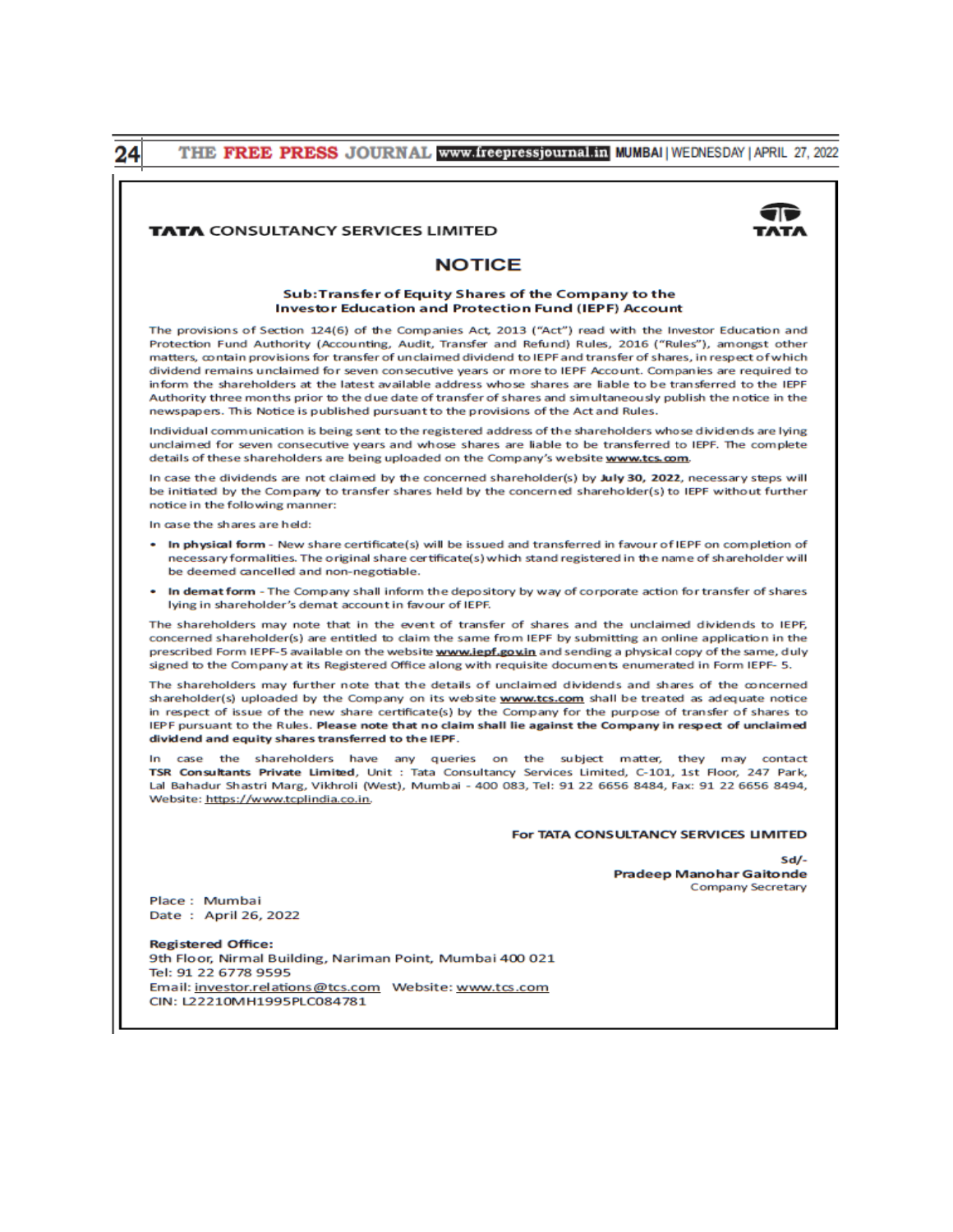# २४ नव⊛शक्ति ।मुंबई, बुधवार, २७ एप्रिल २०२२

## **TATA CONSULTANCY SERVICES LIMITED**

## सूचना

## विषय : इन्व्हेस्टर एज्यकेशन अँड प्रोटेक्शन फंड (आयर्डपीएफ) अकाऊंटमध्ये कंपनीच्या समभागांचे हस्तांतरण

कंपनी अधिनियम, २०१३ (''अधिनियम'') च्या कलम १२४(६) च्या तरतदी सहवाचता इन्व्हेस्टर एज्युकेशन अँड प्रोटेक्शन फंड ऑथॉरिटी (अकाऊंटींग, ऑडिट, ट्रान्स्फर अँड रिफंड) रुल्स, २०१६ (''रुल्स'') च्या तरतुदी मध्ये अन्य बाबींसोबत दावा न केलेला लाभांश आयईपीएफकडे हस्तांतरीत करण्याच्या आणि सलग सात किंवा जास्त वर्षे ज्यांच्या संबंधातील लाभांश दावा न करता पडन आहे ते शेअर आयर्डपीएफ अकाऊंटमध्ये हस्तांतरित करण्याच्या तरतदी आहेत. कंपन्यानी शेअर्स हस्तांतरीत होण्याच्या नियत तारखेपूर्वी तीन महिने आधी ज्यांचे शेअर्स आयईपीएफ ऑथॉरिटीकडे हस्तांतरीत होण्यास पात्र ठरले आहेत त्याच्या अलिकडच्या उपलब्ध पत्त्यावर भागधारकांना कळवणे आणि त्याचवेळी वर्तमानपत्रांत सूचना प्रकाशित करणे आवश्यक आहे. ही सूचना अधिनियम व रुल्सच्या तरतदींनुसार प्रकाशित केली आहे.

कंपनीने ज्यांचे शेअर्स आयर्डपीएफकडे इस्तांतरित होण्यास पात्र ठरले आहेत त्यांच्या नोंदणीकत पत्त्यावर संबंधित भागधारकांना वैयक्तिक पत्र पाठवले आहे. कंपनीने सलग सात वर्षे ज्यांचे लाभांश टावा न होता पडन आहेत व ज्यांचे शेअर्स आयईपीएफकडे हस्तांतरित होणार आहेत त्या संबंधित भागधारकांचे संपूर्ण तपशील तिची वेबसाईट www.tcs.com वर अपलोड केले आहेत.

जर संबंधित भागधारकांनी ३० जलै, २०२२ पर्यंत लाभांशावर दावा केला नाही तर कंपनी पढे कोणतीही सूचना न देता खालील पद्धतीने संबंधित भागधारकांनी धारण केलेले शेअर्स आयर्डपीएफकडे हस्तांतरित करण्याकरिता आवश्यक पावले उचलेल.

पढील प्रकारे धारण केलेल्या शेअर्सच्या बाबतीत :

- प्रत्यक्ष स्वरुपांत नवी शेअर प्रमाणपत्रे जारी केली जातील आणि आवश्यक औपचारिकता पूर्ण केल्यावर आयईपीएफच्या नावे हस्तांतरित केली जातील. भागधारकांच्या नावात नोंद असलेली मूळ शेअर प्रमाणपत्रे रद्द व अपख्राम्य असल्याचे समजले जाईल.
- डिमॅट स्वरुपांत कंपनी डिपॉझिटरीज मार्फत आवर्डपीएफ ऑथॉरिटीकडे कॉर्पोरेट ॲक्शनच्या माध्यमातून शेअर हस्तांतरित करेल.

भागधारकांनी ध्यानांत ठेवावे की, शेअर आणि दावा न केलेले लाभांश आयईपीएफ कडे हस्तांतरित झाल्यास, संबंधित भागधारक वेबसाईट <u>www.iepf.gov.in</u> वर उपलब्ध विहित फॉर्म आयईपीएफ–५ मध्ये एक ऑनलाईन अर्ज सादर करून व रितसर स्वाक्षरी केलेली त्याची एक प्रत्यक्ष प्रत कंपनीकडे तिच्या नोंदणीकृत कार्यालयांत फॉर्म आयईपीएफ–५ मध्ये सांगितलेल्या आवश्यक दस्तावेजांसह पाठवून आयईपीएफकडून ते परत मागू शकतात.

भागधारकांनी एढे ध्यानांत ठेवावे की, तिची वेबसाईट www.tcs.com वर कंपनीने अपलोड केलेला संबंधित भागधारकांनी दावा न केलेला लाभांश आणि शेअर्सचा तपशील हा रूल्सनसार आयर्डपीएफकडे शेअर्सच्या हस्तांतरणासाठी कंपनीने नवीन शेअर प्रमाणपत्र जारी करण्याच्या संदर्भात परेशी सूचना समजण्यात यावी. कुपया नोंद घ्यावी की, आयईपीएफकडे हस्तांतरित दावा न केलेला लाभांश आणि शेअर्सच्या संदर्भात कंपनीच्या विरोधात दावा करता येणार नाही.

संदर्भित विषयी भागधारकांना कोणतीही चौकशी करायची असल्यास. ते टी एसआर कन्सलटंटस प्रायव्हेट लिमिटेड. यनिटः टाटा कन्सल्टन्सी सर्व्हिसेस लिमिटेड, सी−१०१, १ला मजला, २४७ पार्क, लालबहादुर शास्त्री मार्ग, विक्रोळी (पश्चिम), मुंबई–४०००८३, दुः ९१ २२–६६५६ ८४८४, फॅक्स : ९१ २२ ६६५६ ८४९४, वेबसाईट : https://www.tcplindia.co.in येथे संपर्क साधता येईल.

टाटा कन्सल्टन्सी सर्व्हिसेस लिमिटेड साठी

ठिकाण : मुंबई दिनांकः २६ एप्रिल, २०२२

सही/-प्रदीप मनोहर गायतोंडे कंपनी सेकेटरी

नोंदणीकत कार्यालय: ९वा मजला, निर्मल बिल्डिंग, नरिमन पॉईंट, मुंबई-४०० ०२१. दूः ९१ २२ ६७७८९५९५ ई–मेल : <u>investor.relations@tcs.com</u> वेबसाईट : <u>www.tcs.com</u>

सी आयएनःएल२२२१०एमएच १९९५पीएलसी ०८४७८१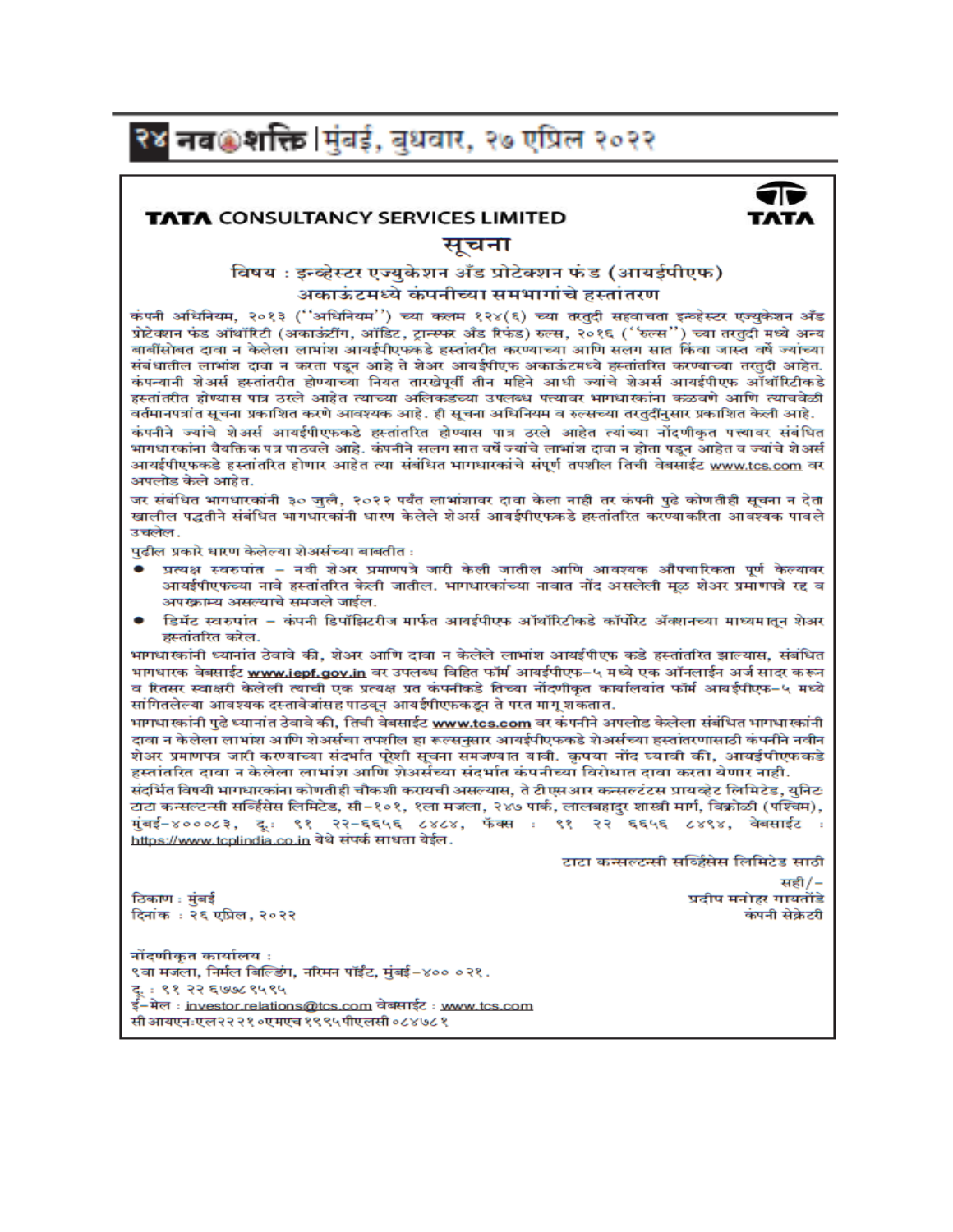# **TATA CONSULTANCY SERVICES LIMITED**



**Registered Office:** 9th Floor, Nirmal Building, Nariman Point, Mumbai 400 021 **Corporate Identity Number (CIN):** L22210MH1995PLC084781; **Tel:** +91 22 6778 9595 **E-mail:** investor.relations@tcs.com; **Website:** www.tcs.com

## **Dear Shareholder(s) April 25, 2022**

#### Sub: Transfer of Equity Shares held by you in the Company to the Investor Education and Protection Fund (IEPF)

As per Section 124 of the Companies Act, 2013 read with the Investor Education and Protection Fund Authority (Accounting, Audit, Transfer and Refund) Rules, 2016 and subsequent amendment thereto ("the Rules"), all unclaimed dividends are required to be transferred by the Company to IEPF established by Central Government, after the expiry of seven years from the date of transfer to unpaid dividend account. Details of such unclaimed dividends are regularly updated on the website of the Company and reminder letters have also been sent from time to time to the shareholders to claim their unclaimed dividends. Further, all the shares in respect of which dividend has remained unclaimed for seven consecutive years or more shall also be transferred in the name of IEPF.

As per our records, the amount(s) of dividends mentioned in the enclosed Annexure are unclaimed against your name. To claim the outstanding dividend, kindly first ensure registration of correct bank details including your core banking account no and IFSC/ MICR of your bank against your demat A/c with your Depository Participant / Registrar and Share Transfer Agent – TSR Consultants Private Ltd. The enclosed annexure should thereafter be sent alongwith the following document from your registered email address or by way of a letter so as to reach the RTA on or before **July 30, 2022.** 

#### For shares held in demat form:

£ Copy of the Demat Account Statement (Client master list) showing your name, address, demat and bank account details registered against the demat account.

#### For shares held in physical form:

£ Investor Service Request Form ISR – 1, Form ISR - 2 and Form No. SH 13 (Nomination Form) duly filled as per the instructions stated therein along with the supporting documents including original cancelled cheque stating your name as the Account holder. For more details Members may also refer to Frequently Asked Questions ("FAQs") on the Company's website at https://on.tcs.com/demat-faq

As per SEBI circular dated November 3, 2021 and December 14, 2021 outstanding payments will be credited directly to the bank account if the folio is KYC Compliant. Payment can be made to shareholders holding shares in physical form if the folio is KYC compliant.

#### Please note that no payment can be made in absence of complete bank details registered against your account

In case the dividends are not claimed by the said date, necessary steps will be initiated by the Company to transfer shares held by you which are due for transfer to IEPF without further notice, in accordance with the Rules. Please note that no claim shall lie against the Company in respect of the shares so transferred to IEPF.

In case the shares are held by you:

- In physical form new share certificate(s) will be issued and transferred in favour of IEPF on completion of necessary formalities. Hence, the original share certificate(s) which stand registered in your name will be deemed cancelled and non-negotiable.
- In demat form the Company shall inform the depository by way of corporate action for transfer of shares lying in your demat account in favour of IEPF.

In the event of transfer of shares held by you and the unclaimed dividends to IEPF, you are entitled to claim the same from IEPF by submitting an online application in the prescribed Form IEPF-5 available on the website www.iepf.gov.in and sending a physical copy of the same duly signed to the Company along with requisite documents enumerated in the Form IEPF- 5.

In case you have any queries, please contact the Registrars and Transfer Agent of the Company, **TSR Consultants Private Limited**, C-101, 1st Floor, 247 Park, Lal Bahadur Shastri Marg, Vikhroli (West), Mumbai 400 083, Tel No.: 91 22 6656 8484, Fax No: 91 22 6656 8494, Email Id: csg-unit@tcplindia.co.in

Thanking you,

For Tata Consultancy Services Limited Yours faithfully,

**Company Secretary Pradeep Manohar Gaitonde Sd/-**

Encl: As above